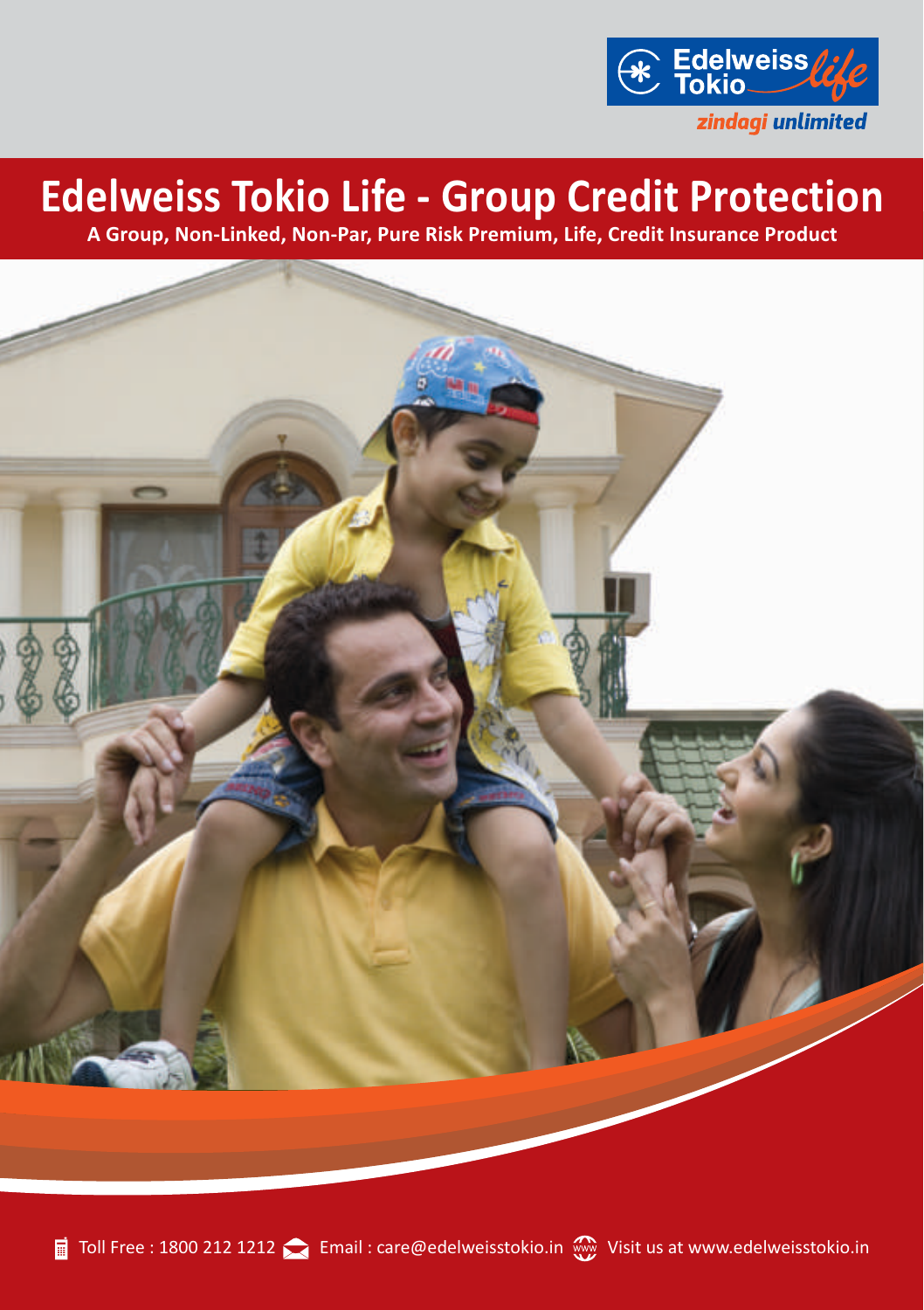**A Group, Non-Linked, Non-Par, Pure Risk Premium, Life, Credit Insurance Product**

## **Key features**

- Covers all types of loans (personal, home, car, agriculture, credit card, education and any other loan)
- Premium Paying Term Single pay
- Cover available during the moratorium period (only principle)
- Surrender value is payable
- Tax benefits available as per current tax laws

# **Eligibility**

| Minimum Sum Assured         | Rs 10,000/- per member |
|-----------------------------|------------------------|
| Minimum Entry Age           | 18 years               |
| <b>Maximum Entry Age</b>    | 65 years               |
| Minimum Group Size          | 50                     |
| Minimum Coverage Term       | 2 years                |
| Maximum Coverage Term       | 30 years               |
| <b>Maximum Maturity Age</b> | 70 years               |
| Premium paying term         | Single                 |
| Moratorium Period           | 1 to 2 years           |

**Reducing Sum Assured:** Sum assured will reduce as per loan repayment schedule based on parameters chosen by member. The same will be mentioned in Certificate of Insurance (COI). The outstanding sum assured for the whole coverage year would be equal to the outstanding sum assured at the beginning of the year.

## **On Death**

In the event of death, the reduced sum assured as per schedule as on death will be paid.

# **On Survival**

No amount is payable on maturity or survival.

# **On Surrender**

Surrender benefit will be available from first year onwards. A surrender value is payable as per the certificate of insurance and is given below:

"Single Premium paid \*70%\* (Number of remaining

months of cover / Total Coverage Term in months) \* (Sum assured applicable as at surrender / Sum assured at inception)"

In case of surrender of master policy, the Company shall give an option to individual members of the group, on such surrender, to continue as an individual Policy and the Company shall continue to be responsible to serve such members till their coverage is terminated.

# **Moratorium**

- A minimum of 1 year and a maximum of 2 years moratorium period would be allowed.
- During the moratorium period the accrued interest is assumed to be paid separately by the member to the financial institution, and the loan outstanding / the sum assured would remain the same during the moratorium period and would start decreasing from the end of the moratorium period when EMIs would commence. On death during the moratorium period the full loan outstanding / sum assured will be paid to beneficiary without any interest addition.

# **Exclusions**

#### **Suicide Claim provisions**

In case of death due to suicide within 12 months from the date of commencement of risk for the individual member or from the date of revival of coverage for the individual member, as applicable, the nominee or beneficiary of the individual member shall be entitled to at least 80% of the total premiums paid till the date of death or the surrender value available as on the date of death whichever is higher, provided the coverage is in force.

#### **Grace period for non-forfeiture provisions**

Not Applicable

#### **Nomination requirements and assignment**

**Nomination:** The Assured member, where he/she is the holder of the coverage, may, at any time before the expiry of the coverage, make a nomination (under section 39 of the Insurance Laws (Amendment) Act, 2015) for the purpose of payment of the money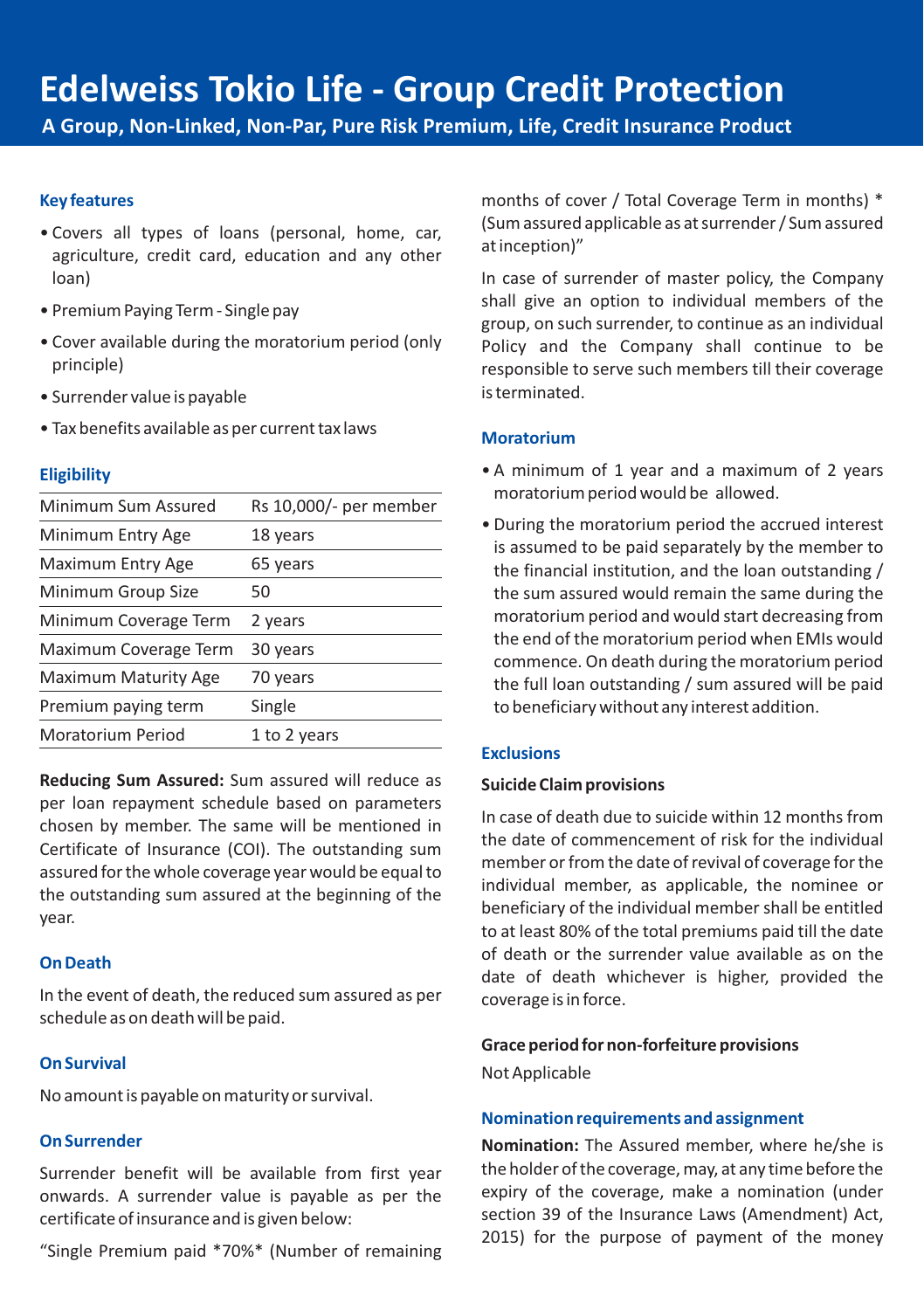secured by the coverage in the event of his/her death. Where the nominee is a minor, he may also appoint an appointee i.e. a person to receive the money during the minority of the nominee. Any change of nomination, which may be effected before the expiry of the coverage shall also be communicated to the Company.

The company will record the nomination or change in nomination as requested. The Company does not accept any responsibility of validating the nomination.

The company will ensure that the claim payment is made in the name of the insured member or his/her nominee even if the cheque is sent to the group policyholder for administrative convenience or through any other electronic mode of payment to the specific bank account of the insured. We may take the services of the group policyholder in facilitating the registering and settlement of a claim

**Assignment:** Assignee/s shall be the person/s to whom the policy is assigned by the policyholder in accordance with the provision of section 38 of the Insurance Act 1938 to transfer all the equities and liabilities to which policyholder was subject at the date of assignment.

# **General approach to be used for revivals or reinstatements, policy changes/alterations, etc.**

Not Applicable.

#### **Cancellation of loan**

If the loan is cancelled or not taken up by the proposed member after sanction then following value will be payable based on the scenario:

#### **Before the commencement of the cover:**

The entire premium amount in respect of that member will be refunded.

#### **After the commencement of cover:**

Surrender value will be payable.

#### **Free Look Period**

This product offers a 15 day free look period and period of 30 days in case of electronic policies and policies obtained through distance mode. In the unlikely event that policyholder is not satisfied with the terms and conditions of the policy, and wants to cancel the policy, policyholder can do so by returning the policy to the company along with a letter

requesting for cancellation within 15 days or 30 days, as applicable, of receipt of policy. Premium paid by policyholder/member will be refunded after deducting stamp duty, cost of medical expenses incurred in that connection, if any.

#### **EMI (Equated Monthly Installment) Defaults**

In case of EMI defaults the loan outstanding would generally increase. However, at the time of death or surrender, the loan outstanding as mentioned in the COI schedule would be the applicable sum assured.

#### **Regulated Entities – shall include the following:**

- 1. Reserve Bank of India ("RBI") Regulated Scheduled Commercial Banks including (Co-operative Banks),
- 2. NBFC's having Certificate of Registration from RBI
- 3. National Housing Bank ("NHB") regulated Housing Finance Companies.
- 4. National Minority Development Finance Corporation (NMDFC) and its State Channelizing Agencies
- 5. Small Finance Banks regulated by RBI.
- 6. Mutually aided Cooperative Societies formed and registered under the applicable State Act concerning such societies
- 7. Microfinance companies registered under section 8 of the Companies Act, 2013
- 8. Any other category as approved by the Authority

Other Entities shall include the entities other than Regulated Entities.

#### **Claim Payment:**

In case of a Regulated Entity, subject to the Master Policyholder providing the Insurer a letter of authorization from the Insured Member, authorizing the Insurer to make payment to the extent of Outstanding loan amount in favour of the Master Policyholder along with Credit Account Statement, the claim amount to the extent of Outstanding loan amount shall be paid to the Master Policyholder after deduction of the same from the claim proceeds payable on the happening of the contingent event covered under the Certificate of Insurance. Any residual benefit shall be paid to the Nominee/beneficiary.

In the absence of the Letter of authorization or in case of Other Entities, the claim payment will be made to the Nominee/beneficiary.